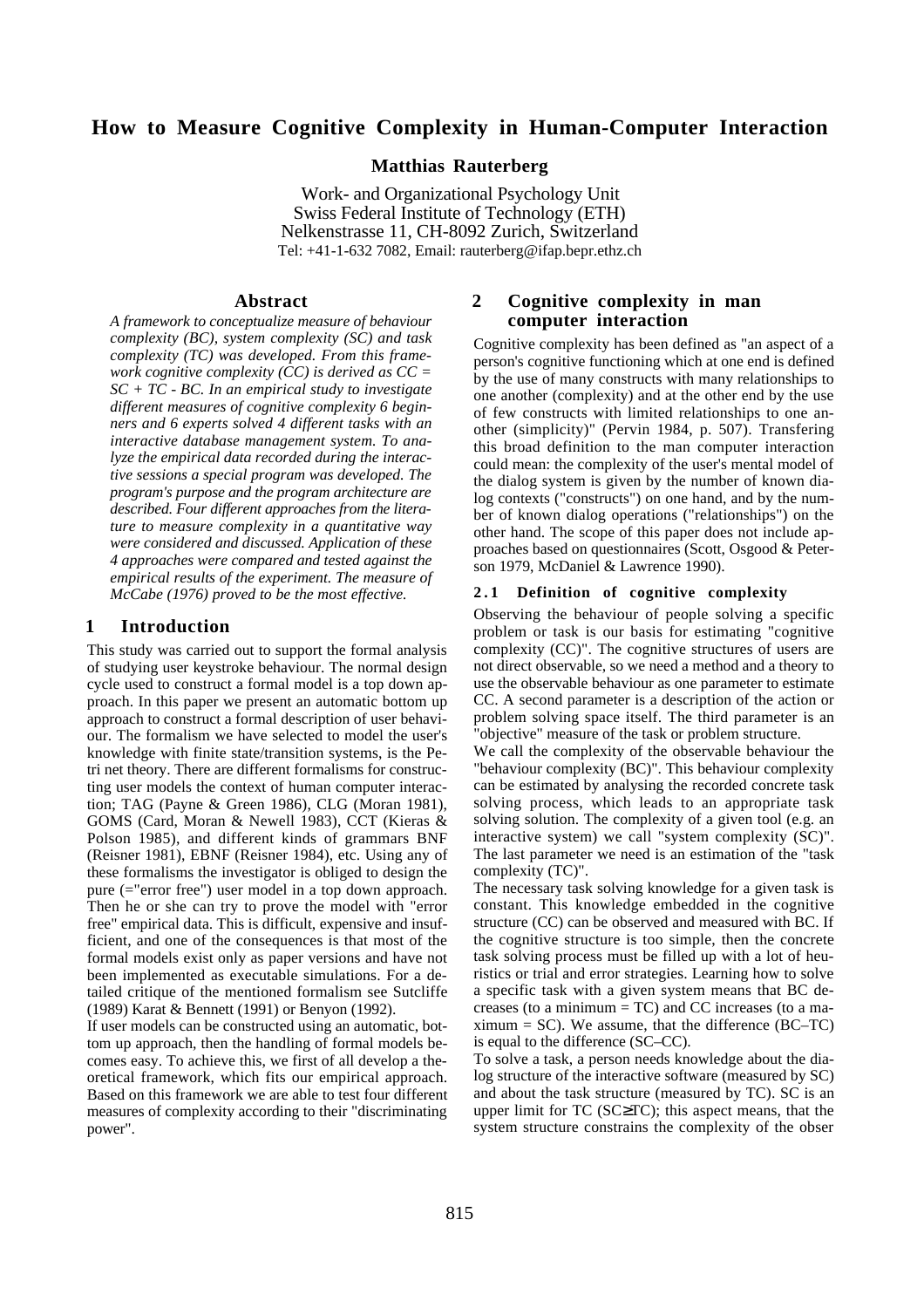vable task solving space. We can now state with the constraints (BC≥TC) and (SC≥CC), that:

$$
BC - TC = SC - CC
$$
 (Formula 1)

Transforming this Formula 1 to get CC alone, results in Formula 2:

$$
CC = SC + TC - BC
$$
 (Formula 2)

The parameter SC is given by the concrete system structure, so we have to apply a given complexity measure to this system structure. The parameter TC can be estimated either in a theoretical or in an empirical way. All apriori descriptions of task structures are usable to calculate a theoretical TC. If we have empirical data of different task solving processes of different persons, then we can estimate TC using the minimum of all observed BCs per task. Given a sample of different complete task solving processes, the best approximation for TC seems to be the minimal solution regarding a specific complexity measurement. One plausible consequence of this assumption is that CC is equal to SC in the case of "best solution" (TC=BC). This is the approach we are presenting here.

#### **2 . 2 Quantitative measurements of complexity**

The cognitive complexity (CC) is defined by Formula 2. To measure the system complexity (SC) we need a description of the interactive system "behaviour". In the context of this work we are using a state/transition matrix to describe all possible dialog actions the user can use to change from one dialog state to another. Then we need to carry out an empirical investigation to observe and record user behaviour solving a set of tasks with the interactive system.

To measure complexity we introduce four different metrics. The first simple metric we use is given by Stevens, Myers and Constantine (1974). They count the number of dialog states (S: states) to measure the "absolute structural complexity of a net" (see Formula 3).

$$
C_{state} = S
$$
 (Formula 3)

The "relative structural complexity" of a net is the ratio of the number of connections between dialog states (T: transition) to the total number of dialog states (S: state) (see Formula 4). The measure Cfan represents the average number of connections per state, so we call this complexity measure the "fan degree" of the net.

 $C$ fan = T / S (Formula 4)

The third metric we use is published by McCabe (1976). His complexity measure was created in the context of software development, to analyse large programs. The mathematical background of this measure is graph theory, which offers several procedures to describe different aspects of net structures. If we have two dimensional net structures, then we can calculate the number of basic cycles ("holes") in the net with this complexity measure (see Formula 7). The complexity is defined by the difference of the total number of connections (T: transition) and the total number of states (S: state). The parameter P is a constant to correct the result of Formula 5 in the case of a sequence  $(S = T + P)$ ; the value of P in our context is 1. The semantic of Ccycle can be described by the number of "holes" in a net. Ccycle is a metric to calculate the

number of linear independent cycles of a plane and coherent net.

$$
C_{\text{cycle}} = T - S + P \tag{Formula 5}
$$

The fourth metric is given by Kornwachs (1987). His concept was developed for a general system with elements and connections. His complexity measure was explicitly designed for man-computer interaction. The idea of this measure is to estimate the actual net density compared to the maximal possible net density. The maximal possible net density increases proportional to the square of the number of states. Let S be the number of all elements ("states") in a given system I; the matrix of all realized connections c is given by: cij=0, if element  $i \in I$  is disconnected with element  $j \in I$ , and cij=1, if element  $i \in I$ is connected with element  $j \in I$ . The number of all realized (= really existing) connections is  $t = \sum \overline{c}$  cij. All possible directed connections s of the system I can be calculated by  $s=S(S-1)$ . The structural density d is given by  $d=t/s$ . The "structural degree of complexity" C $d$ ensity is now defined as the structural density d.

$$
C_{density} = T / (S*(S-1))
$$
 (Formula 6)

With Cstate, Cfan, Ccycle, and Cdensity we have four different metrics to measure complexity. We shall discuss the advantages and disadvantages of these four quantitative metrics in the context of an empirical investigation below.

#### **2 . 3 Representations of cognitive complexity**

Measurement of complexity of a system described with a state/transition matrix in a quantitative way is one central issue; the other central issue is to transform the structure of a given system in an "appropriate form". One qualitative approach to figure complexity is drawing the "net structure" of the system. If we use Petri-Nets (Petri 1980) instead of the equivalent state/transition formalism (Wasserman 1985), we can simulate the user's mental model in an executable form with Petri-Net simulators.

A Petri-Net is a mathematical structure consisting of two non-empty disjoint sets of nodes, called S-elements and T-elements, respectively, and a binary relation F, called the flow relation. F connects only nodes of different types and leaves no node isolated. Nets can be interpretated by using a suitable pair of concepts for the sets S (signified by curved brackets "( )") and T (signified by square brackets "[ ]") and a suitable interpretation for the flow relation F (signified by an arrow "->"). The means/activity interpretation allows one to describe the static structure of a system with several active and passive functional components: means  $(S)$  = real or informational entity, and activity  $[T] =$  (repeatable) action of a system. The flow relation F means:  $[a] \rightarrow (m)$ , the activity a (e.g. a dialog operation) produces means m (e.g. a dialog state); (m) -> [a], activity a uses means m. The main operations (relations) between two nets are abstraction, embedding and folding (Genrich, Lautenbach & Thiagarajan 1980). Folding is the most important operation in our context.

#### **3 The Automatic Mental Model Evaluator (AMME)**

What is the main concern of a user interacting with a software system? The user must build up a mental repre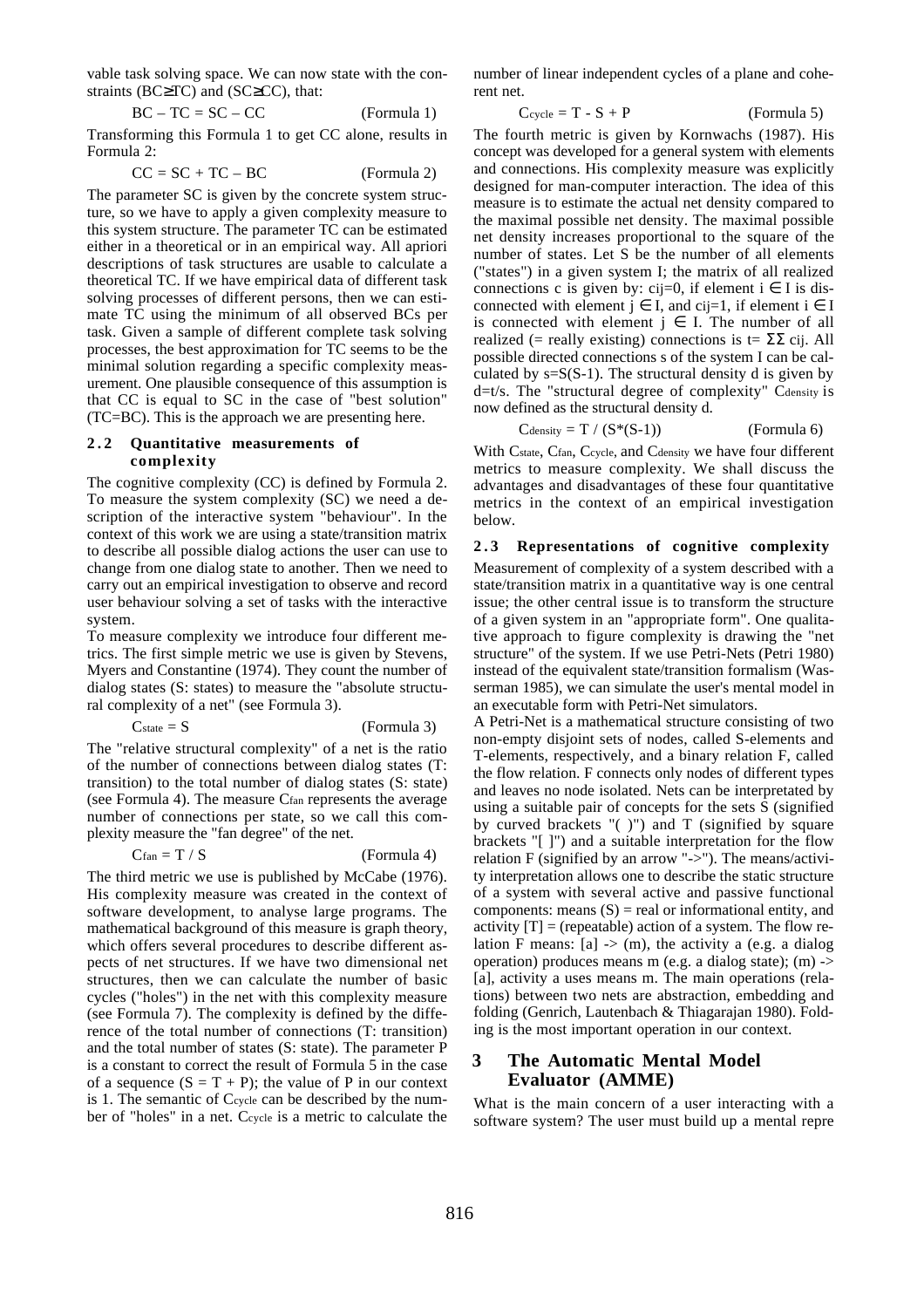sentation of the system's structure and gain knowledge about the functions of this system with respect to a set of tasks. Furthermore, he must learn the language, i.e., a set of symbols, their syntax, and operations connected to them, to evoke interaction sequences (the interactive "processes") related to task and subtask functions. So, the user's representations of the system structure are models of a virtual machine. A "virtual machine" is defined as a representation of the functionality of a system (functional units and their behaviour). The most important point for the user is the relation between task and machine, and not so much the internal structure of the machine's system. Consequentely, the task for the human factors engineer is to model a suitable interface as a representation of the virtual machine which can serve as a possible mental representation for the user.

The symbolic representation of the machine system consists of the following elements: 1. objects (things to operate on), 2. operations (symbols and their syntax), and 3. states (the "dialog states"). The mental model of the user can be structered in representing objects, operations, states, system structure, and task structure.

#### **3 . 1 The "idea" of AMME**

If a user interacts with a dialog system, he or she produces a sequence of states and transitions  $(s') \rightarrow [t'] \rightarrow (s'')$  $\Rightarrow$  [t"] -> (s') -> [t'] -> (s'') -> [t''] -> ... Each state corresponds to a dialog context, and each transition corresponds to a dialog operation. This sequence is called a "process". Measurable facts in the process are for example number of states and transitions, time per transition, etc. This measurements can be easily done based on a protocol of the user's behaviour automatically recorded by the dialog system in a "logfile" (the logfile recording technique; Crellin, Horn & Preece 1990).

To measure the complexity of the mental model which generates the actual process, we first need a mapping procedure from the observable process to the embedded structure of this process. This mapping procedure can be done with the folding operation in the context of Petri nets. Folding a process means to map S-elements onto S-elements and T-elements onto T-elements while keeping the F-structure. The result is the structure of the performance net. The result of a folding operation of our example sequence above is a loop (s')  $\rightarrow$  [t']  $\rightarrow$  (s'')  $\rightarrow$  [t'']  $\rightarrow$  {back] to (s')}. This simple loop with two different states and two different transitions is the whole net structure we need to produce the process given above.

The prime idea of our approach is based on the actual observation of users performing a specific task. The key to the interpretation of the protocols is a map of the complete task solving domain, on which the behaviour of individual processes is drawn. This task solving domain in our approach is the whole dialog net structure of the interactive system. A sequence of keystrokes can be contemplated as a sentence derived from a defined grammar or as a process derived from a Petri net. The state transition net, as a complete description of the software the user is interacting with, can be used to identify the equal states in the keystroke sequence. All parts of the user's keystroke sequence between two dialog states are elementary processes. All elementary processes can be combined to form a Petri net (the "folding" operator). The "folded" Petri net is a formal description ("model") of the procedural knowledge of the users behaviour.

#### **3 . 2 The program structure of AMME**

The tool AMME consist of four different programms: (1) the dialog system with the logfile recording feature; (2) a transformation program, which translate the binary logfile in a readable ascii file; (3) the analysing program PACE-GEN (Hofmann & Rudnik 1991), which extracts the net of the task and user specific process and calculates different quantitative metrics of the generated net; (4) the Petri net simulator PACE (Dähler 1989).

#### **4 Analyzing user behaviour recorded in logfiles**

#### **4 . 1 The empirical investigation**

We tested the dialog system ADIMENS 2.21 with 12 users (Rauterberg 1992). These 12 users had have to solve 10 different benchmark tasks in the context of operating the data base system. We present the results of the first four different benchmark tasks.

**Subjects:** Two different user groups took part in this experiment: a beginner group (N=6: 4 women, 2 men; average age of 27 years), and an expert group (N=6: 0 woman, 6 men; average age of 38 years).

**Experimental setting:** First, the experience with computers was measured with a 115-item questionnaire and with interviews, then the beginner group was instructed for 1.5 hours in handling the database system. The expert group had 1,740 hours of experience in handling the database system. Their total computer experience of about 7,500 hours was the result of their daily work using different types of computers and software systems. The duration of the actual task solving session was about 30 minutes. Each keystroke with a timestamp was recorded in a logfile. Each user needed about 2 hours for the whole experiment (10 tasks, individual sessions).

**System description:** The dialog system was the relational data base system ADIMENS version 2.21 with a character oriented user interface (CUI) running on standard IBM PC's with standard keyboard. The whole dialog structure is strictly hierarchical organized with three levels: (1) the main menu has 7 dialog operations (ordinary ascii characters chosen from a menu) to go down to 7 different modules, and 5 function keys with specific semantics; (2) at the module level each module has exactly 4 different dialog operations to change to routines and on average 4.1  $(\pm 1.7; \text{range: } 0.5)$  function keys with specific semantics; (3) at the routine level the user has only on average 3.7 ( $\pm$ 2.9; range: 0-10) different function keys to control the dialog (additionally all ascii keys and the 4 cursor keys are usable).

The number of all ordinary dialog contexts (main menu, modules, routines) is  $1+7*4=29$ . But to describe the complete dialog structure with all help, error and additional dialog states we need at least 144 different dialog states. To change from one state to the other the system offers overall 358 different dialog operations (transitions).

**Task description:** In the experiment all users had to play the role of a camping place manager. This manager uses a database system with a data base consisting of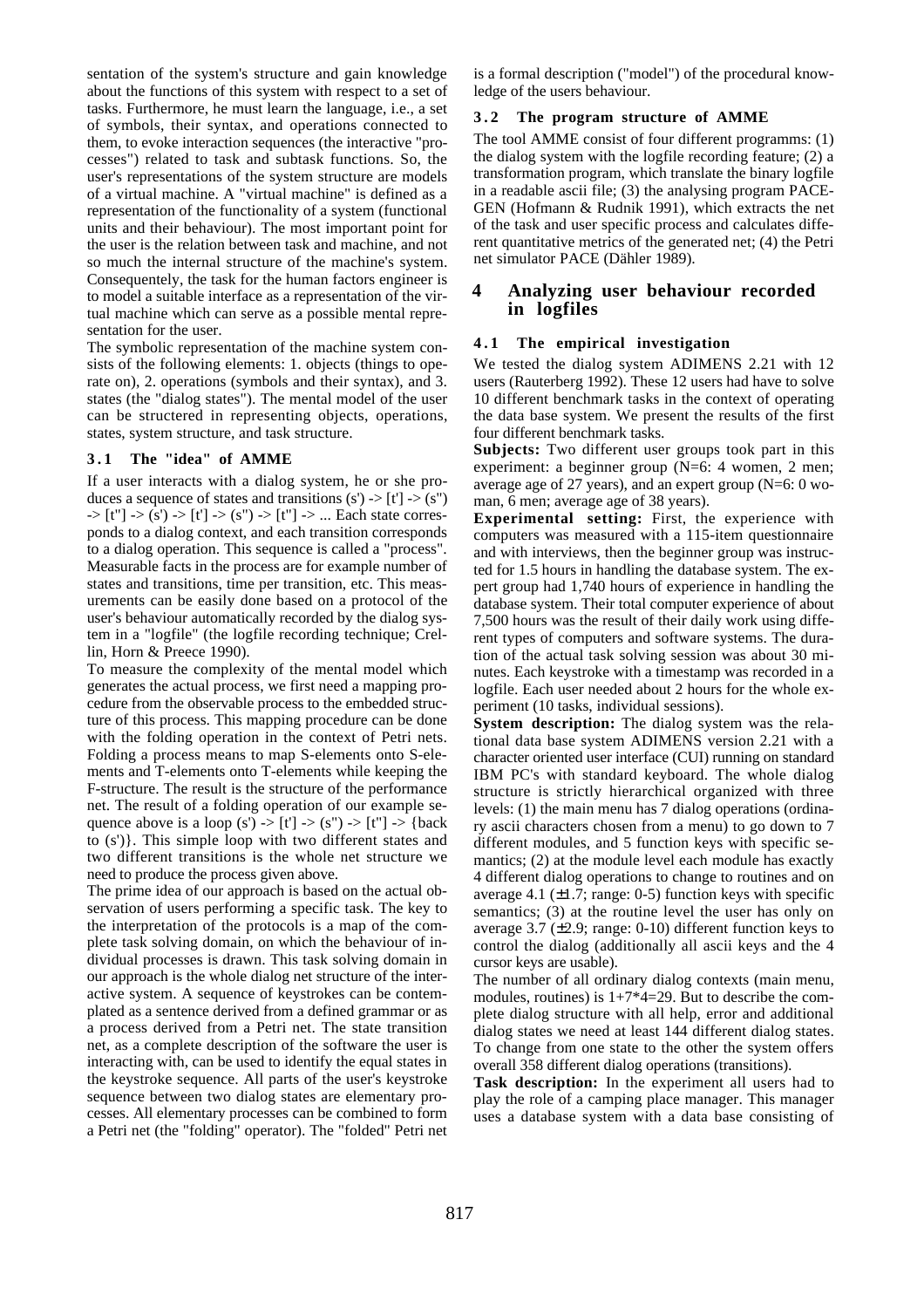three data files: PLACE, GROUP, and ADDRESS. All users had to solve the four different tasks operating the database system (for a complete task description see Rauterberg 1992, p. 230: task 1 "info", task 2 "delete", task 3 "edit", task 5 "filter").

**Dependent measures:** One of the most important dependent measures is the task solving time. This variable and the results of the computer experience questionnaire are needed for validating the different complexity measures. With the analysing program PACEGEN we obtained the following measures per user and per task: the number of all different transitions (T vector: "# of transitions") and the number of all different dialog states (S vector: "# of states"). We do not assume a massive learning process during the task solving period. So, a good measure of CC must differentiate between beginners and experts, but not overall between the four tasks!

#### **4 . 2 Experimental results**

Let us begin with the performance measure *task solving time* (in seconds). The means of the two experimental groups are different (MEANbegin =  $914 \pm 494$ ; MEANexp =  $270 \pm 164$ ). The experts are significantly faster than the beginners (Factor "experience" df=1, F=45.3, p≤0.001; Factor "tasks" df=3, F=4.0, p≤0.014; Interaction "experience" ⊗ Factor "tasks" df=3, F=1.5, p≤0.234). This expected result is fundamental for validating the complexity measures. The second important result is the significant difference among the four tasks (MEAN<sub>task-1</sub> = 419  $\pm$ 331; MEANtask-2 = 789 ±702; MEANtask-3 = 724 ±422;  $MEAN$ <sub>task-4</sub> = 436 ±345).

If this *time measure* is a coarse estimation of complexity, then the order of the four tasks according to their complexity is: Lowest is task 1, followed by task 4, task 3 and task 2. A close look at task 3 shows, that a user has to know how to handle 15 different states just for the editor required in the dialog context of the routine "update"; to change from one editor state to another the user needs at least 45 different transitions (e.g. different semantics of the cursor keys). In the following analysis we evaluate the logfiles only on the routine level, so we do not measure the behavioural complexity below this level. The next estimation of complexity is the *number of different dialog states*. We need 144 different dialog states to describe the dialog structure of the interactive system. Solving a given task the user has to navigate through this dialog structure. The average number of different dialog states the beginners need to solve all tasks is significantly higher than the average of the expert group ( $MEAN$ begin = 11.5  $\pm$ 2.8; MEANexp = 9.2  $\pm$ 2.9; Factor "experience" df=1, F=8.8, p $\leq$ 0.005; Factor "tasks" df=3, F=5.8, p $\leq$ 0.002; Interaction "experience" ⊗ Factor "tasks" df=3, F= 0.8, p≤0.485). This result can be easily explained by the different experience of operating the system: The beginners need more heuristic search strategies to solve the tasks than the experts. There is also a significant difference between task 4 and the other three tasks (MEANtask- $1 = 9.5 \pm 3.6$ ; MEANtask-2 = 9.6  $\pm 2.9$ ; MEANtask-3 = 9.3  $\pm 2.4$ ; MEANtask-4 = 13.1  $\pm 1.0$ ).

The beginners also use significantly more *different transitions* than the experts (MEANbegin = 28.0 ±9.4;  $MEAN_{exp} = 21.3 \pm 8.6$ . This result support the interpretation, that the beginners need more heuristics to solve

the tasks than the experts. In solving task 4 all users need the most number of transitions. The main effect "tasks" in the analysis of variance is significant (Factor "experience" df=1, F=7.5, p≤0.009; Factor "tasks" df=3, F=3.4, p≤0.026; Interaction "experience" ⊗ Factor "tasks" df=3, F=0.4,  $p \le 0.721$ ). The results of these three dependent measures are the basis to find out which of the following four cognitive complexity measures is the best.

#### **5 Validation of the four different complexity measures**

To estimate the cognitive complexity we must first calculate the behaviour complexity ("BC") of each user and each task. Then we estimate the task complexity ("TC") of each task by searching for the minimum of the 12 empirical values of the behaviour complexity (the "best" solution). The system complexity is given by the system description, and is always constant in the context of a specific complexity measure.

#### **5 . 1 "Cognitive Complexity" based on the metric for "different dialog states"**

First we present the results of the measure of cognitive complexity CCstate of Stevens et al. (1974) according to the *number of different dialog states* (S: states). The results for the behavioral complexity BC<sub>state</sub> are given above (see chapter 4.2). The following estimations of the behavioural, system, and task complexity are set:

*Behaviour Complexity:* BCstate = S; *System Complexity:* SCstate = 144 (number of total states); *Task Complexity:* TCstate: min[BCstate]task-1 = 4, min[BCstate]task-2 =  $6$ , min[BCstate]task-3 = 7, min[BCstate]task-4 = 12; *Cognitive Complexity:* CCstate = SCstate + TCstate – BCstate

This measure CCstate can differentiate between beginners and experts. The cognitive complexity CC<sub>state</sub> of the performance model of the experts is significantly higher than the cognitive complexity CCstate of the beginners  $(MEAN$ begin = 139.8 ±3.2; MEANexp = 141.7 ±2.6; Factor "experience" df=1, F=6.8,  $p \le 0.013$ ). This outcome is meaningful.

But the result, that the average complexity CC<sub>state</sub> of the cognitive model of task 3 and 4 is higher than the complexity CCstate of task 1 and 2, is counter intuitive  $(MEAN$ task-1 = 138.5 ±3.6; MEANtask-2 = 140.4 ±2.9;  $MEAN$ task-3 = 141.7  $\pm$ 2.4; MEANtask-4 = 142.5  $\pm$ 1.7; Factor "tasks" df=3, F=5.4, p $\leq$ 0.003). This result would enforce the interpretation, that the users had more knowledge of the "more complex" tasks than of the "less complex" tasks. This outcome can only be explained, if there was a massive learning process during the task solving period. This assumption could be plausible for beginners, but not for the experts. So, if this interpretation is correct, then we must have a significant interaction "exp. x tasks" in the analysis of variance. But there is no significant interaction (Interaction "experience" ⊗ Factor "tasks" df=3, F=1.3,  $p\leq 0.314$ ). Let us see, how this aspect will be handled by the other three measures of complexity.

#### **5 . 2 "Cognitive Complexity" based on the metric for "fan degrees"**

Now we present the results of the measure of cognitve complexity of Stevens et al. (1974) according to the ave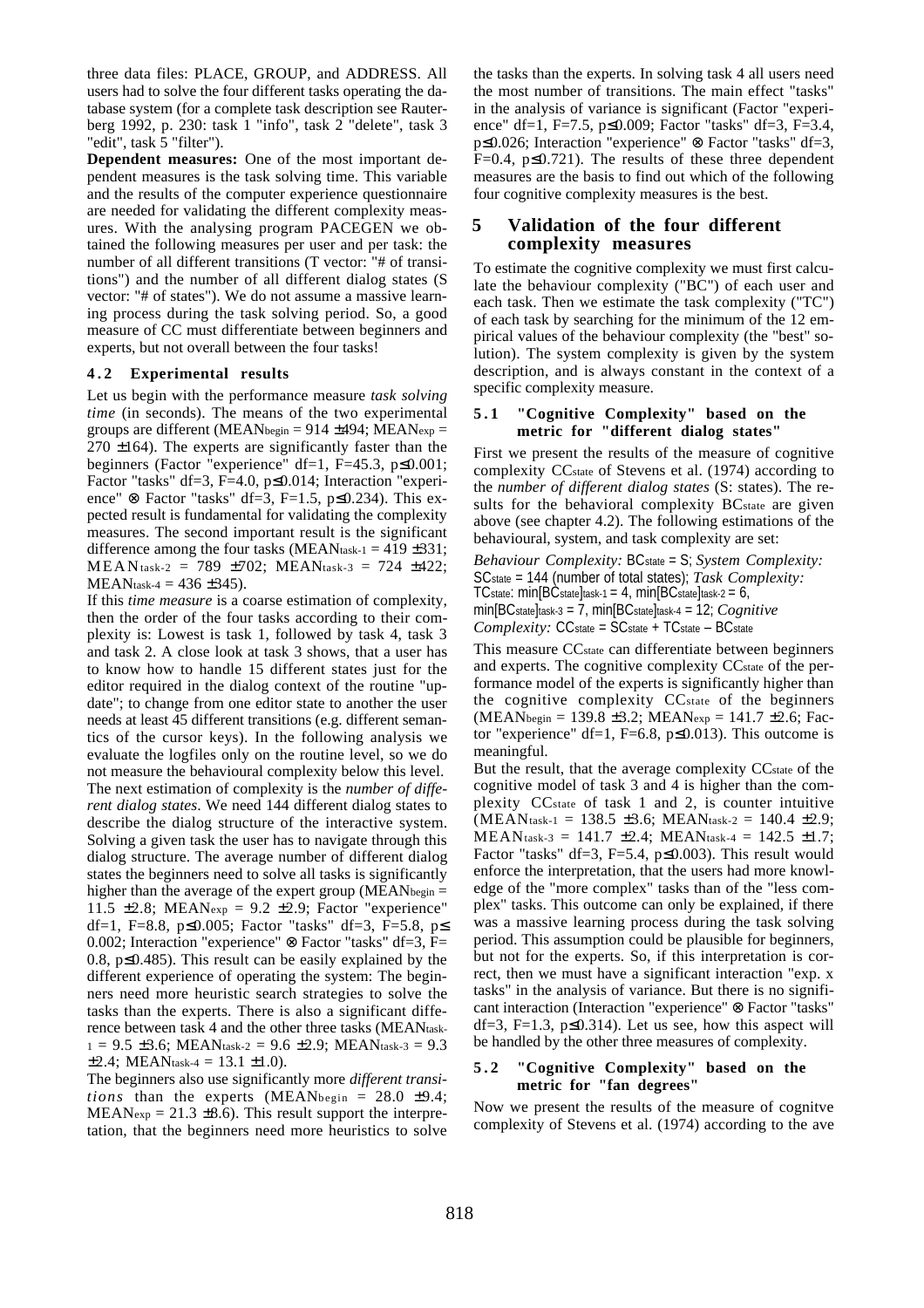rage *fan degree of each dialog state*. The total number of all possible dialog states (S) is 144, and of all transitions (T) is 358 (given by the system description).

*Behaviour Complexity:* BCfan = T/S; *System Complexity:* SCfan = 358/144 = 2.486; *Task Complexity:* TCfan: min $[BC<sub>fan</sub>]$ task-1 = 1.875, min $[BC<sub>fan</sub>]$ task-2 = 2.077, min[BCfan]task-3 = 2.000, min[BCfan]task-4 = 2.000; *Cognitive Complexity:* CCfan = SCfan + TCfan – BCfan

The average fan degree of all 144 dialog states is 2.486 (SCfan). This means that the user can choose on average between 2 and 3 alternatives to go on navigating in the dialog structure. If we take the fact that the 29 main dialog contexts described above have between 3.7 and 12.0 transitions alternatives (see section on "system description"), then we can derive from the system description, that the most dialog states in the system description are of simple decision quality: "go on" ( $SCfan = 1$ ; 48%), "yes" or "no", "ok" or "cancel"  $(SC<sub>fan</sub> = 2; 22%)$ ,  $(SC<sub>fan</sub>$  $= 3$ ; 11%) and (SCfan > 3; 19%). The TCfan measure does not differentiate very well among the four tasks.

This measure CCfan can differentiate between beginners and experts in the expected direction: The complexity of the cognitive models of experts is significantly higher than the complexity of beginner models ( $MEAN$ begin = 2.15  $\pm$ 0.14; MEANex<sub>p</sub> = 2.35  $\pm$ 0.13; Factor "experience" df=1, F=29.0,  $p \le 0.001$ ). The average cognitive complexity CCfan of all users does not differ in the four tasks  $(MEAN$ task-1 = 2.24  $\pm$ 0.17; MEANtask-2 = 2.32  $\pm$ 0.14;  $MEAN$ task-3 = 2.20  $\pm$ 0.16; MEANtask-4 = 2.24  $\pm$ 0.19; Factor "tasks" df=3, F=1.7, p≤0.190; Interaction "experience" ⊗ Factor "tasks" df=3, F=0.4, p≤ 0.737).

#### **5 . 3 "Cognitive Complexity" based on the metric for "net cycles" (McCabe)**

The empirical values of the number of states (S) and transitions (T) of each user per task are given by the vectors S and T.

*Behaviour Complexity:* BCcycle = T – S + 1; *System Complexity:* SCcycle = 358 – 144 + 1= 215; *Task Complexity:* TCcycle:  $min[BC_{cycle}]$ task-1 = 5,  $min[BC_{cycle}]$ task-2 = 8, min[BCcycle]task-3 = 8, min[BCcycle]task-4 = 13; *Cognitive Complexity:* CCcycle = SCcycle + TCcycle – BCcycle

It is important to notice, that the task complexity TCcycle of the different tasks is in the expected direction: task 1 low in complexity and task 4 is highly complex.

The cognitive complexity CCcycle of the mental models of beginners is significantly less complex than the cognitive complexity of the mental models of the experts  $(MEAN$ <sub>begin</sub> = 206.5 ±5.9; MEAN<sub>exp</sub> = 211.3 ±4.0; Factor "experience" df=1, F=10.3,  $p\leq 0.002$ ). This result is in accordance with our constrains for a valide metric.

CCcycle does not differ in the four tasks (MEAN $_{\text{task-1}} =$ 208.1  $\pm$ 5.3; MEANtask-2 = 209.9  $\pm$ 4.6; MEANtask-3 = 207.3 ±7.7; MEANtask-4 = 210.1 ±4.0; Factor "tasks" df=3, F=0.8, p≤0.484; Interaction "experience" ⊗ Factor "tasks" df=3, F=0.3, p≤0.809).

We do not find a significant difference for the factor "tasks" in the analysis of variance. The maximum of CCcycle is  $SC$ cycle (= 215). This maximum is only reached by the expert group.

#### **5 . 4 "Cognitive Complexity" based on the metric for "net density" (Kornwachs)**

The empirical values of the number of states (S) and transitions (T) of each user per task are given by the vectors S and T.

*Behaviour Complexity:* BCdensity = T/(S\*(S–1)); *System Complexity:* SCdensity = 358/(144\*(144-1)) = 0.017; *Task Complexity:* TCdensity: min[BCdensity]task-1 = 0.667,  $min[BC_{density}]$ task-2 = 0.433,  $min[BC_{density}]$ task-3 = 0.333,

min[BCdensity]task-4 = 0.182; *Cognitive Complexity:* CCdensity = SCdensity + TCdensity – BCdensity

The estimations of task complexity TC<sub>density</sub> are counter intuitive: task 1 is highly complex and task 4 is low in complexity! Also, the system complexity SCdensity is lower than each task complexity TC<sub>density</sub>. This fact leads to negative complexity values!

We did not include in the construction of CC<sub>density</sub> the aspect of the *structural complexity of hierarchies* (see Kornwachs 1987), so, perhaps, this surprising result of negative complexity values comes from neglecting this aspect.

The measure CC<sub>density</sub> differentiates poorly between beginners and experts (MEANbegin =  $0.187 \pm 0.173$ ;  $MEAN_{exp} = 0.137 \pm 0.166$ ; Factor "experience" df=1,  $F=3.0$ ,  $p\leq 0.090$ , but very well among the four different tasks (MEAN<sub>task-1</sub> = 0.381  $\pm$ 0.156; MEAN<sub>task-2</sub> = 0.162  $\pm 0.094$ ; MEANtask-3 = 0.089  $\pm 0.093$ ; MEANtask-4 = 0.018 ±0.020; Factor "tasks" df=3, F=29.4, p≤0.001; Interaction "experience" ⊗ Factor "tasks" df=3, F=1.0, p≤0.409).

The average values of CC<sub>density</sub> of the cognitive performance models according to the tasks are in a surprising direction: The users loose their knowledge during the task solving period. This outcome is not plausible.

#### **6 Discussion and Conclusions**

Based on the assumption, that our theoretical model of cognitive complexity given by Formulas 1–4 is valid and meaningful, we are able to test and validate the four different metrics for complexity.

After the first test trial presented above, we bring the four different complexity measures (CCs) in relation to other aspects of our experimental "reality". First, we calculate the product moment correlation (r) of the CCs with "task solving time": CC<sub>state</sub> r=-0.427, p 
solving time": CC<sub>state</sub> r=-0.576, p≤0.001; CCcycle r=–0.576, p≤0.001; CCdensity r=0.126,  $p \le 0.394$ . As one can see, there is a significant negative correlation between CC<sub>state</sub>, CC<sub>fan</sub>, and CC<sub>cycle</sub> with the task solving time. This is a valid and plausible outcome. Only CC<sub>density</sub> correlates positively (insignificant) with task solving time and with number of dialog states, so we can exclude the measure CC<sub>density</sub> from further considerations.

The measues CC<sub>state</sub>, CC<sub>fan</sub>, and CC<sub>cycle</sub> are highly intercorrelated (see Tab. 1), except for CC<sub>state</sub> and CC<sub>fan</sub>. We can assume that both measures estimate different qualities of a net structure. This result sounds plausible. If we take into account that CC<sub>state</sub> differs with the tasks, then we can exclude the metric CCstate from further studies, as well.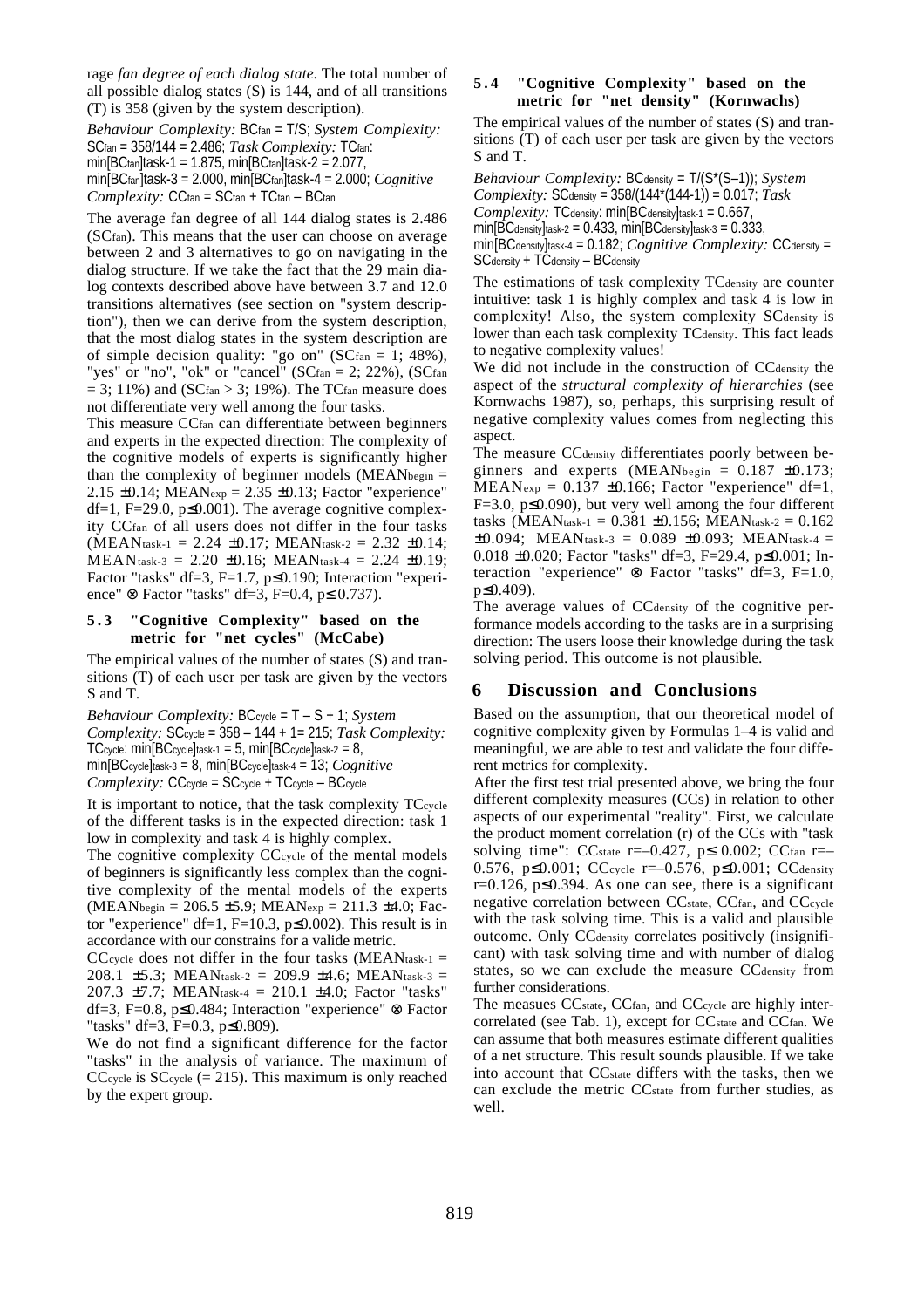Table 1 Product moment correlation (r) matrix of the two quantitative net aspects and the four measures of cognitive complexity (N=48).

|                     |          | #STATES #TRANSITION | CC <sub>state</sub> | CC <sub>fan</sub> | CCcycle  |  |
|---------------------|----------|---------------------|---------------------|-------------------|----------|--|
| CC <sub>state</sub> | $-0.685$ | $-0.675$            |                     |                   |          |  |
| CC <sub>fan</sub>   | $-0.363$ | $-0.527$            | 0.338               |                   |          |  |
| CC <sub>cycle</sub> | $-0.792$ | $-0.853$            | 0.900               | 0.657             |          |  |
| CCdensity           | 0.162    | 0.115               | $-0.724$            | $-0.066$          | $-0.463$ |  |

We introduce the idea of "discriminating power" of the measures above. This discriminating power can be expressed as the F-ratio of the analysis of variances.We presume that the measure CC is a more or less stable attribute of each user in the scope of our study. CC is changing only during a massive learning process (see Rauterberg & Aeppli 1995). We do not assume that the experts in our investigation acquire fresh knowledge of operating the interactive system during the task solving period. This assumption is valid, because the experts are highly skilled over several years of operating the database system.

To compare the discriminating power of both of the remaining measures CCfan and CCcycle we have to compare the F-ratio of the three sources of variance ("Factors") given by the analysis of variance (see above). Overall, the measures CCfan and CCcycle discriminate sufficiently be-

#### **References**

- Benyon D. (1992). The role of task analysis in systems design. Interacting with Computers, 4(1):102-123.
- Card S.K., Moran T.P. & Newell A. (1983). The psychology of human computer interaction. Erlbaum.
- Crellin J., Horn T. & Preece J. (1990). Evaluating Evaluation: A Case Study of the Use of Novel and Conventional Evaluation Techniques in a Small Company. Human-Computer Interaction - INTERACT '90 (Diaper D et al.; eds.) Elsevier, 329-335.
- Dähler J. (1989). PACE user's manual. Pace Inc., Neptunstrasse 16, CH-8280 Kreuzlingen, Switzerland.
- Genrich H.J., Lautenbach K. & Thiagarajan P.S. (1980). Elements of general net theory. Lecture Notes in Computer Science vol. 84, Springer, 21-163.
- Hofmann J. & Rudnik J. (1991). PACEGEN: ein automatisches Logfile-Auswertungsprogramm zur Generierung von Petri Netzen. Unpublished technical report, Work and Organizational Psychology Unit, Swiss Federal Institute of Technology (ETH).
- Karat J. & Bennett J. (1991). Modelling the user interaction methods imposed by designs. Mental Models and Human-Computer Interaction (Tauber M.J. & Ackermann D.; eds.) Elsevier, 257-269.
- Kieras D.E. & Polson P.G. (1985). An approach to the formal analysis of user complexity. International Journal of Man-Machine Studies, 22:365-394.
- Kornwachs K. (1987). A quantitative measure for the complexity of man-machine interaction process. Proceedings of Human-Computer Interaction - INTERACT'87 (Bullinger H.-J. & Shackel B.; eds.) Elsevier, 109-116.
- McCabe T. (1976). A complexity measure. IEEE Transactions on Software Engineering, SE-2(6):308-320.
- McDaniel E. & Lawrence C. (1990). Levels of cognitive complexity: an approach to the measurement of thinking. Springer.

tween beginners and experts and not between the four tasks.

If we take into account that the measure TCfan is not really appropriate to differentiate between the tasks, we can accept that the measure CCcycle meets all demands. Overall, the best quantitative metric for complexity in our context seems to be CCcycle. This relative measure estimates the average number of basic cycles in a net structure. Most empirical values of this measure lie between 195 and 215 near to the maximum of 215, which indicates that only some expert users had a complete knowledge of the system structure. To reach the maximum value of SC is only possible, when BC is equal to TC. We can conclude that in this comparison the four different

quantitative metrics for complexity are of different value in measuring task and cognitive complexity. The measure of McCabe (1976) seems to be the most appropriate metric.

- Moran T.P. (1981). The command language grammar: a representation for the user interface of interactive computer systems. International Journal of Man-Machine Studies, 15:3-50.
- Payne S.J. & Green T.G.R. (1986). Task-action grammars: a model of the mental representation of task languages. Human Computer Interaction, 2:93-133.
- Pervin L.A. (1984). Personality. Wiley.
- Petri C.A. (1980). Introduction to general net theory. Lecture Notes in Computer Science vol. 84, Springer, 1-19.
- Rauterberg M. (1992). An empirical comparison of menu-selection (CUI) and desktop (GUI) computer programs carried out by beginners and experts. Behaviour & Information Technology 11(4):227-236.
- Rauterberg M. & Aeppli R. (1995). Learning in man-machine systems: the measurement of behavioural and cognitive complexity. In: Proceedings of IEEE International Conference on Systems, Man and Cybernetics. (Vol. 5, IEEE Catalog No. 95CH3576-7), Piscataway, 4685-4690.
- Reisner P. (1981). Formal grammar and human factors design of an interactive graphics system. IEEE Transactions on Software Engineering, SE-7(2):229-240.
- Reisner P. (1984). Formal grammar as a tool for analyzing ease of use. Human Factors in Computing Systems (Thomas J.C. & Schneider M.L.; eds.) Ablex, 53-78.
- Scott W.A., Osgood D.W. & Peterson C. (1979). Cognitive structure: theory and measurement of individual differences. Wiley.
- Stevens W.P., Myers G.J. & Constantine L.L. (1974). Structured design. IBM System Journal, 13(2):115-139.
- Sutcliffe A. (1989). Task analysis, systems analysis and design: symbiosis or synthesis? Interactng with Computers, 1(1):6-12.
- Wasserman A.I. (1985). Extending state transition diagrams for the specification of human-computer interaction. IEEE Transactions on Software Engineering, SE-11(8):699-713.